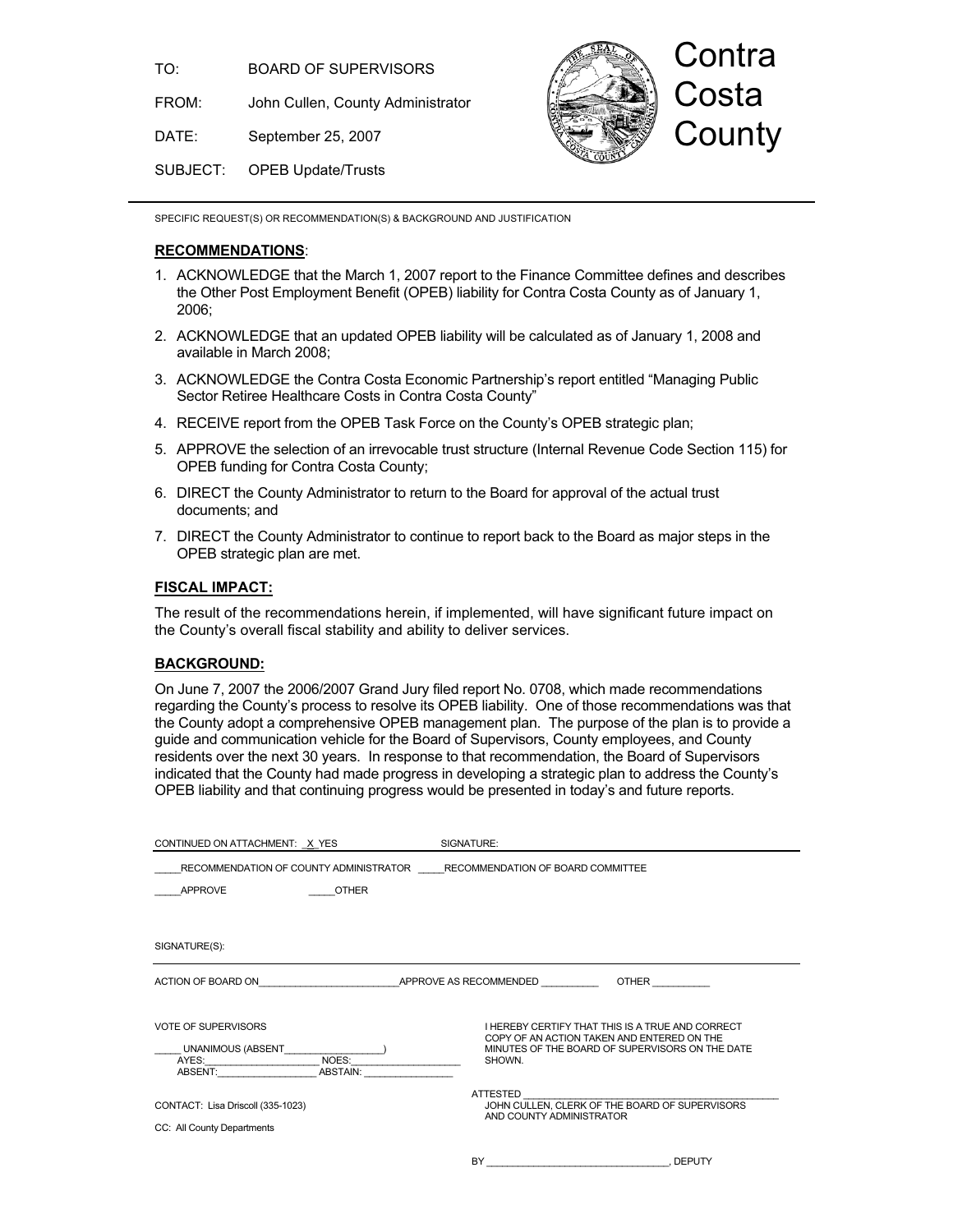Contra Costa County is fully complying with Government Accounting Standards Board (GASB) Statement 45. GASB compliance requires that the County calculate the liability and recognize and disclose the liability on its Financial Statements<sup>1</sup>. Contra Costa County received its first formal actuarial valuation in March of 2006 and has ordered the second valuation, which will be completed and released in March of 2008. Contra Costa will recognize and disclose its liability in the 2007 Comprehensive Annual Financial Report, which will be released in late December 2008.

### *OPEB Plan Update*

## I. Specific Goals and Objectives Ø

 The Board of Supervisors has set four specific goals: 1) to fully comply with GASB Statement 45; 2) to adopt and follow an OPEB financing plan, which balances our requirement to provide public services with our desire to provide competitive health care benefits for our employees both now and when they retire; 3) to minimize collateral detrimental impact to the provision of indigent health care in our County; and 4) pursue and support Federal and State legislation.

# II. Economic Census Assumptions and Rationales Ø

Prior to ordering the first formal OPEB liability valuation, the OPEB task force met with actuaries from Buck Consultants and developed economic census assumptions and rationales for the actuarial valuation. Buck provided initial recommended assumptions in our first draft valuation report dated 03/13/2006. This began the process of input and sign off by the County on the assumptions that were used. The County requested a comparison of specific local assumptions versus statewide benchmarks. Further discussions of the valuation assumptions occurred prior to the finalized valuation report<sup>2</sup>.

# III. Funding Strategy Ø

While the County has paid for health care costs on a Pay-As-You-Go ("Pay-Go") basis for over forty years, the Board has publicly acknowledged the need to begin to partially pre-fund the benefit. Due to the size of the liability it is impossible for the County to fully pre-fund the liability immediately; rather partial pre-funding will be phased in over thirty years. It is the Board's intent to eventually fully pre-fund OPEB benefits.

# IV. Funding Levels Ø

-

The Board established an initial 40% pre-funding target for the County. This target addresses the entire amount associated with the current retiree population, which currently equates to approximately 40% of the total liability. This means that during the next 30 years, we will need to incorporate new accounting and Health Care policies and cost changes into our financing plan in order to fully fund our OPEB benefits. Before recommending this target level, the Task Force researched recommendations for specific funding guidelines for financial long-term obligations and considered the Government-wide balance sheet impact of various funding levels, the liability impact of various funding levels, volatility of the assumptions/risk of funding, and ability to fund/affordability (for more information see the June 26, 2007 report to the Board).

<sup>1</sup> GASB 45 applies to any employer that provides Other Post Employment Benefits (OPEB). It establishes the requirements for measurement and recognition of the employer's expense, or expenditures and liabilities, and for disclosures and required supplemental information related to the employer's OPEB commitment, for reporting in the employer's financial statements.

<sup>2</sup> In general, the most recent CCCERA valuation report available in January of 2006 was the 2004 valuation. The 2006 CAFR, dated December 2006, uses 2005 CCCERA data. Buck's set of assumptions were deemed reasonable for governmental employees and retirees in California. CalPERS assumptions were mainly used because the County has CalPERS plan participants and those assumptions do cover the majority of governmental employees in California. For the upcoming valuation we are considering adjusting some of our assumptions to match CCCERA pension valuation assumptions (those that are up-to-date). These valuation assumptions are normally based on an experience study and do best represent Contra Costa County employee and retiree expected experience. Under this approach, earning assumptions would take into account the smaller amount of funds in the County's OPEB trust.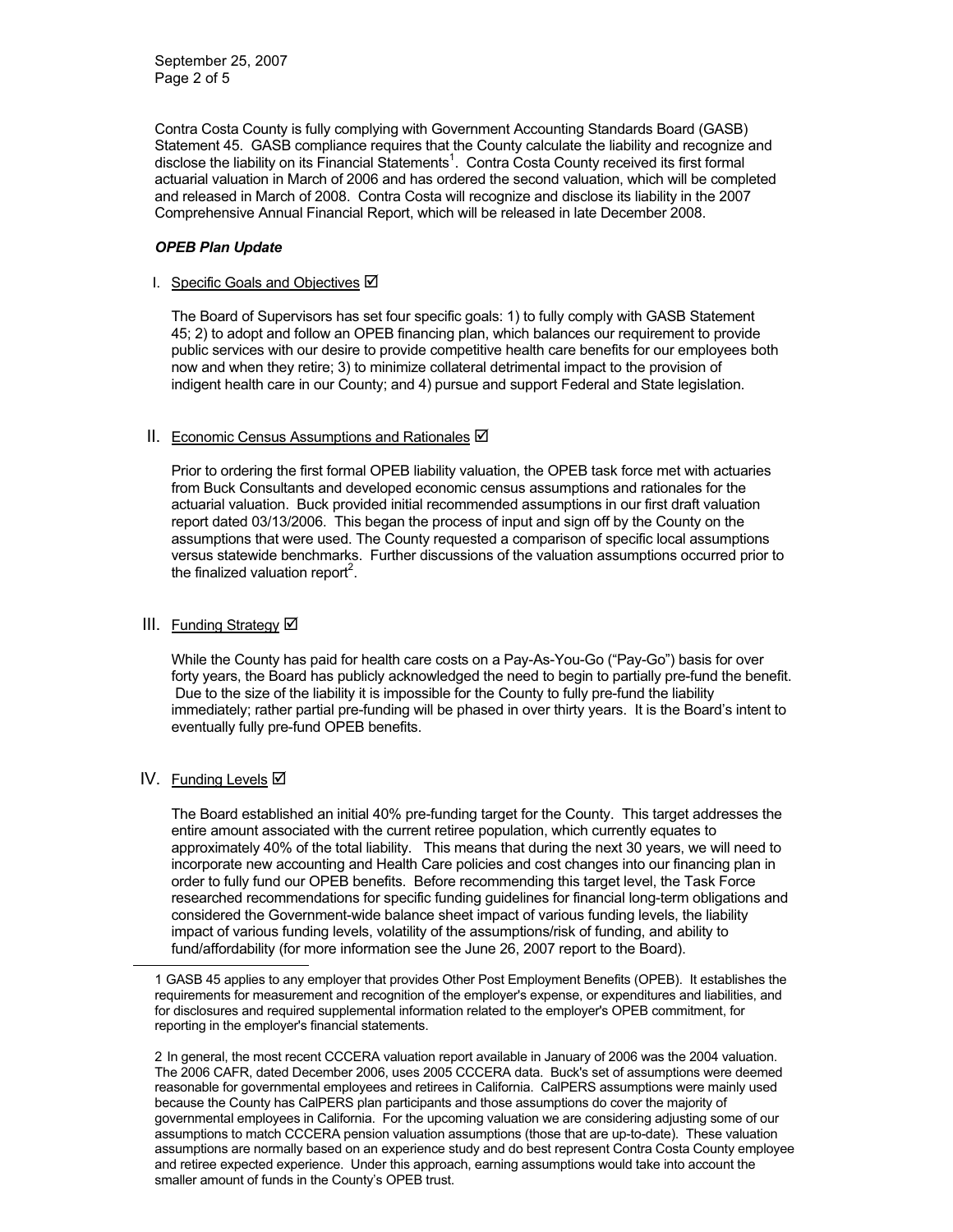## V. Pre-funding resources  $\boxtimes$

As an initial step towards funding the County's OPEB liability, the Board of Supervisors adopted the allocation of resources (and the future investment income earned) detailed in the table below in millions of dollars.

| Resource                                        | Beginning FY  | Amount |
|-------------------------------------------------|---------------|--------|
| <b>Redirect Workers Compensation</b>            | 2008/09       | \$10   |
| Redirect UAAL Rate Adjustment                   | 2009/10       | \$10   |
| Redirect POB Bond payments                      | 2014/15       | \$33   |
| Redirect POB Bond payments                      | 2022/23       | \$47   |
| <b>Total Annual Future Resource Redirection</b> | 2024 - onward | \$100  |

Ten million of resources that had been allocated to Workers' Compensation<sup>3</sup> will be set aside beginning in fiscal year 2008/09<sup>4</sup>, there will be \$588 million (plus interest) reserved by the end of fiscal year 2022/23, and \$100 million added annually thereafter. As a reminder, the Task Force specifically excluded routine annual revenue growth in the General Fund as a source of prefunding the OPEB liability, as these funds will be needed to cover normal service delivery cost increases in the future.

As recommended by the Grand Jury, the County will consider issuing OPEB bonds. It should be noted that OPEB bonds, like Pension Obligation Bonds (POBs), must be issued on a taxable basis and will generally be more expensive than the County's traditional tax-exempt Lease Revenue Bonds. However, OPEB bonds may still offer a beneficial arbitrage when compared to the actuarial discount rate (currently 7.5%) used in estimating the OPEB liability. Issuing OPEB bonds would replace what is currently an internal "soft" liability with public bonds that must be paid on time when due, thereby reducing to some degree the County's future financial flexibility. In the current environment of high potential for change in the national health benefit and cost environment, the County would want to exercise caution in bonding, and certainly would not want to bond the entire Unfunded Actuarial Accrued Liability (UAAL).

## VI. Employee Communication Forums and Information Sessions  $\boxtimes$

The County Administrator has scheduled OPEB informational sessions throughout the County and has invited his employees to attend. The purpose of the presentations is to provide information regarding OPEB and to answer employee questions. There are four more sessions scheduled for September and October. Additional sessions will be held as needed/requested.

## VII. Establishment of a Trust Fund □

÷

During presentation of the County's response to the Grand Jury report on August 7, 2007, the Board of Supervisors directed staff to return with a recommendation regarding establishing an irrevocable trust for OPEB benefits. See discussion on Trust Fund structure below.

<sup>3</sup> As a reminder, the County's Workers' Compensation Internal Services Fund was seriously under-funded in the not so distant past. The next most recent actuarial study (September 2007) presented a much improved picture with confidence levels back to a financially prudent funding level (86%). If the County continues to enjoy the experience of the last several years, allocations to the fund can be reduced without negatively impacting confidence levels.

<sup>4</sup> As a reminder, the allocation of an on-going revenue stream towards the liability allows the County to apply a discount rate higher than that for the pay-go level on the portion of the liability being funded; any unfunded portion of the liability would use the lower pay-go discount rate (4.5%). In the aggregate, the total potential liability will be less because the reserved money will be earning a rate of return indicative of a diversified portfolio rather than the lower rate of return of the County's cash pool. During the June 26 report presentation the Board acknowledged that although the Task Force was fairly confident that these resources would be available in the future, there are contingencies.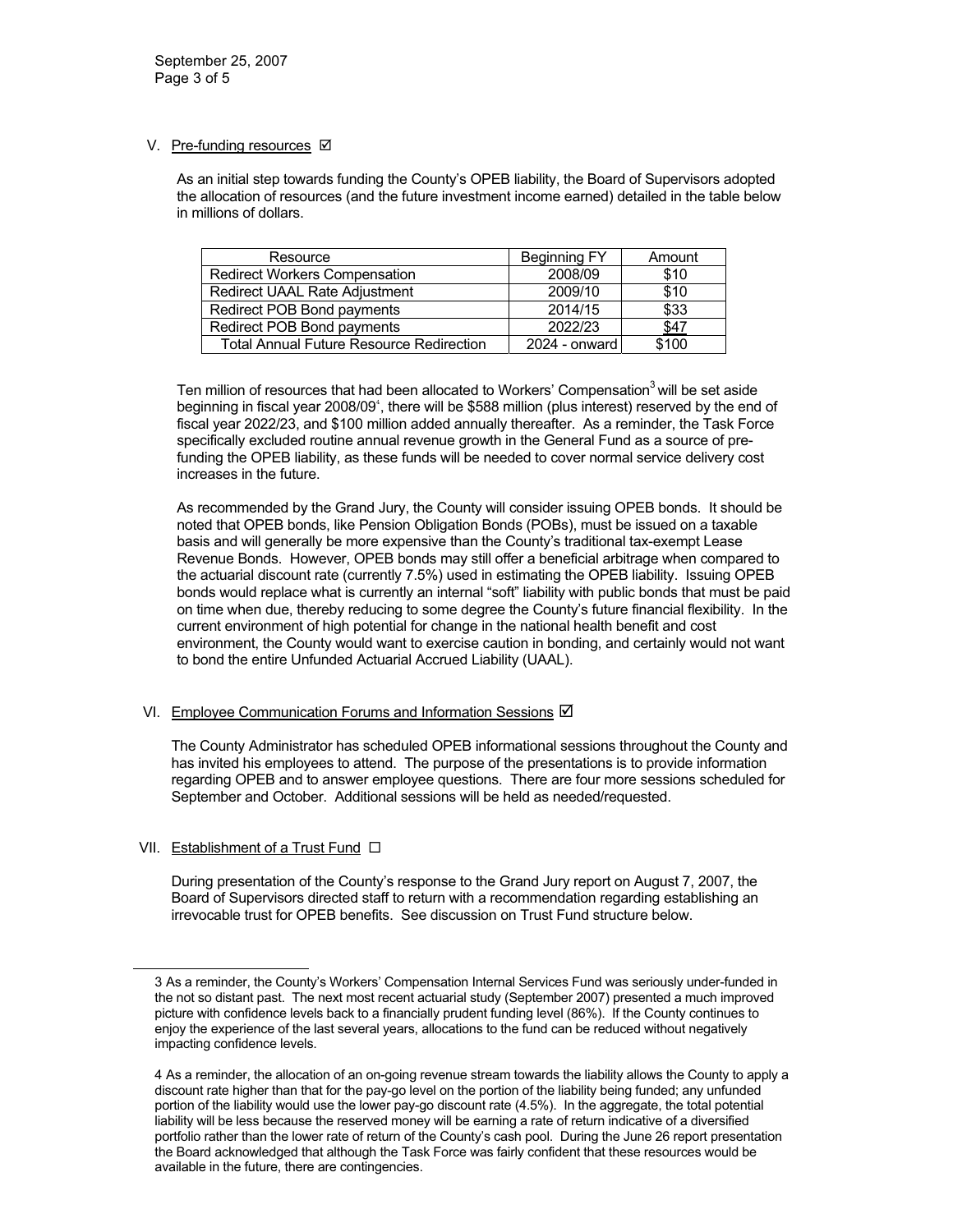#### VIII. Future Milestones  $\Box$

#### **September 2007**

County selects an irrevocable trust structure.

#### **September 2007**

County selects and contracts with a Benefit Design consultant.

#### **September–December 2007**

County works with consultants to continue to analyze/research County demographics, our and other jurisdictions' health benefit programs and cost, and alternative plan structures.

#### **January 2008**

County begins development of the FY 2008/09 budget.

#### **Fall 2007**

County begins negotiation with labor.

#### **December 2007**

County establishes an irrevocable trust.

#### **March 2008**

Buck Consultants to provide County with updated OPEB liability.

#### **May 2008**

L,

Board adopts FY 2008/09 budget including \$10 million in OPEB pre-funding resources redirected from Workers Compensation. Task Force evaluates and offers recommendations on the use of OPEB bonds.

#### *Trust Fund Structure*

As was noted above, the Board of Supervisors directed staff to return with a recommendation regarding establishing an irrevocable trust<sup>5</sup> for OPEB benefits. Establishing an irrevocable trust dedicated to OPEB benefits, which is well planned and managed, has many benefits to the County and its employees/retirees. As was noted in the recent Economic Partnership report on the subject, properly managed trusts can increase rates of return that help fund OPEB liabilities with investment surpluses. The Task Force has been working with the County's tax attorney to evaluate the four basic GASB compliant trust options available for public sector employers. They are the Section 115 Governmental Trust, the Integral Part Trust, the Voluntary Employee Benefit Association (VEBA) Trust, and the Section 401(h) Account. There are many similarities between the trust structures; the following are some of the basic elements of each:

Section 115 Governmental Trust [IRC 115 Internal Revenue Code]

In this structure, assets to fund retiree health benefits would be held in trust and treated as wholly separate from the County's assets. The assets would be held solely for the benefit of participants and beneficiaries. There is effectively no tax regulation of consequence of the trust, and the income of the trust is tax exempt. However, there is the customary regulation by the income tax laws on the ability to provide tax free medical benefits. Investment responsibility is determined by the trust's governing document – for example, either the board of trustees or a bank trustee may have investment responsibility. Some fiduciary responsibility for investments may be delegated from the governing board of the trust to an investment manager or other entity. The IRS will issue rulings on 115 trusts, but issuance of a ruling usually takes at least 6 months. It is not necessary to obtain a ruling to have a valid 115 trust.

Integral Part Trust [tax exempt as an "integral part" of the County for tax purposes] This structure is very similar to the Section 115 Governmental Trust. As with a 115 trust, there is little tax regulation of an integral part trust and the income of the trust is tax exempt. However, the rules that govern this type of trust are less clear than those for a 115 trust, and the IRS currently will not issue rulings on an integral part trust. For example, the amount of employee contributions that can be

<sup>5</sup> The criterion of irrevocability means that the employer does not have ownership or control of the assets, except for any reversionary right once all the benefit obligations have been paid, if then. In other words, the trust must be set-up so that assets may flow from the employer to the plan, but not from the plan to the employer.